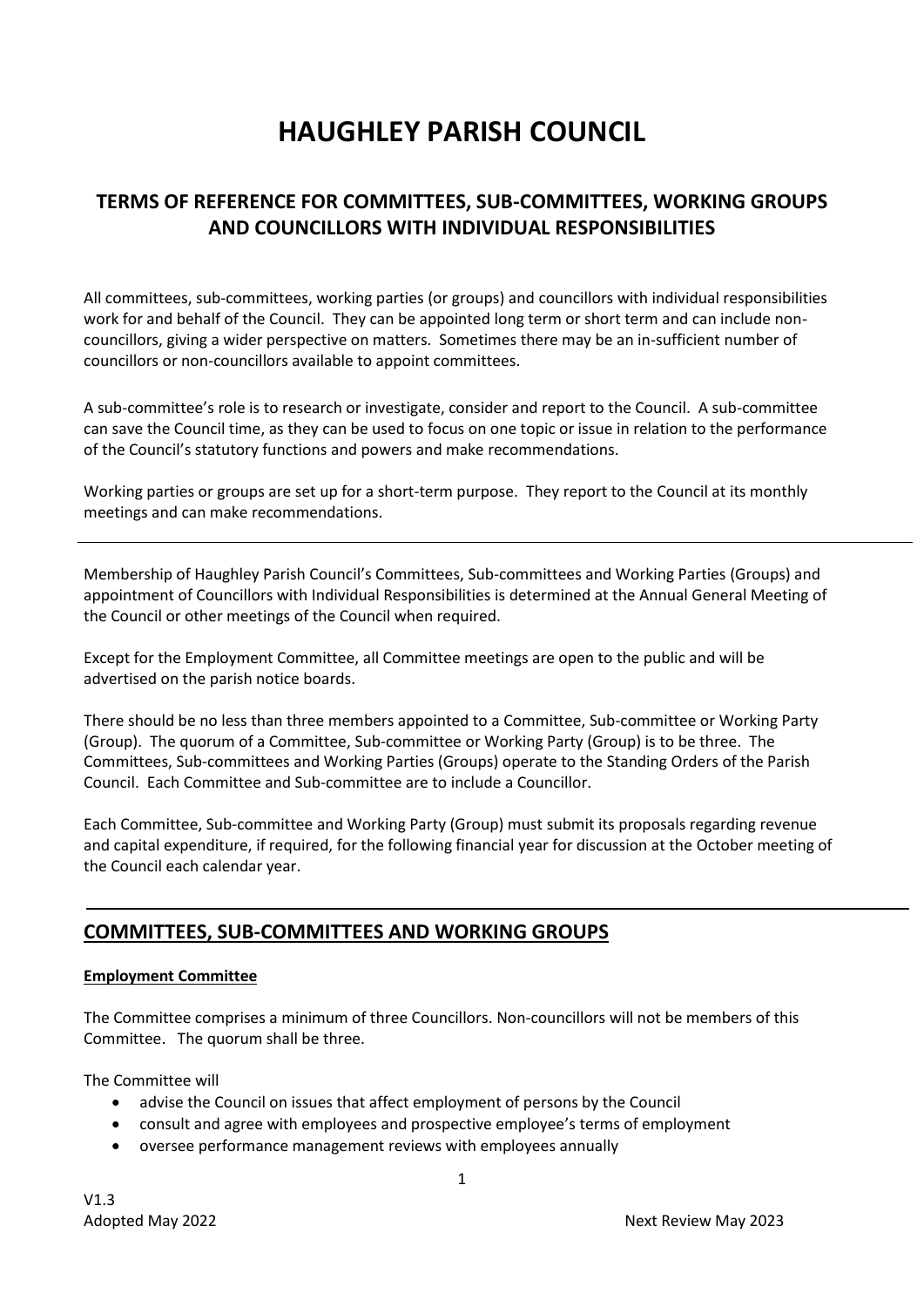- advise the Council on any matter regarding employee remuneration and capability
- review the Council's employment policies at least annually
- advise on training

The Employment Committee reports directly to Council and does not have any delegated powers.

#### **Gallowsfield Wood Working Group**

This Working Group consists of an ad-hoc group of Parish Councillors and non-members, from which a chairperson will be elected at its first meeting. There is no specified minimum or maximum number, and members may join or leave the group according to need. This Working Group will report to the Parish Council. Meetings to be held when necessary.

The Working Group will:

- maintain, improve and manage Gallowsfield Wood
- put forward for Parish Council discussion at every October Parish Council meeting a budget of expenditure for improvements and development for the following financial year
- manage the budget approved by the Parish Council, seeking Parish Council approval for every expenditure
- advise and make recommendations to the Parish Council on potential commercial users that may affect Gallowsfield Wood
- make recommendations to the Parish Council for funding of improvements and prepare grant applications to appropriate funding bodies
- work in partnership with the police to alleviate anti-social behaviour and vandalism at Gallowsfield Wood
- provide the Parish Council with notes of each Working Group meeting

The Gallowsfield Wood Working Group reports directly to the Parish Council and does not have any delegated powers.

## **The Bio-diversity and Wildlife Conservation Working Group**

This Working Group consists of an ad-hoc group of Parish Councillors and non-members, from which a chairperson will be elected at its first meeting. There is no specified minimum or maximum number, and members may join or leave the group according to need. This Working Group will report to The Parish Council. Meetings to be held when necessary.

The Working Group will:

- Retain an overview of biodiversity and wildlife conservation within the parish
- Liaise with groups within the parish having wildlife and conservation interests
- Manage, maintain, and improve biodiversity and wildlife conservation within the parish
- Look to establish additional areas for bio-diversity and wildlife conservation within the parish
- Advise and make recommendations to the Parish Council on the impact of proposals by owners and occupiers that may affect land being managed or proposed for management by the Working Group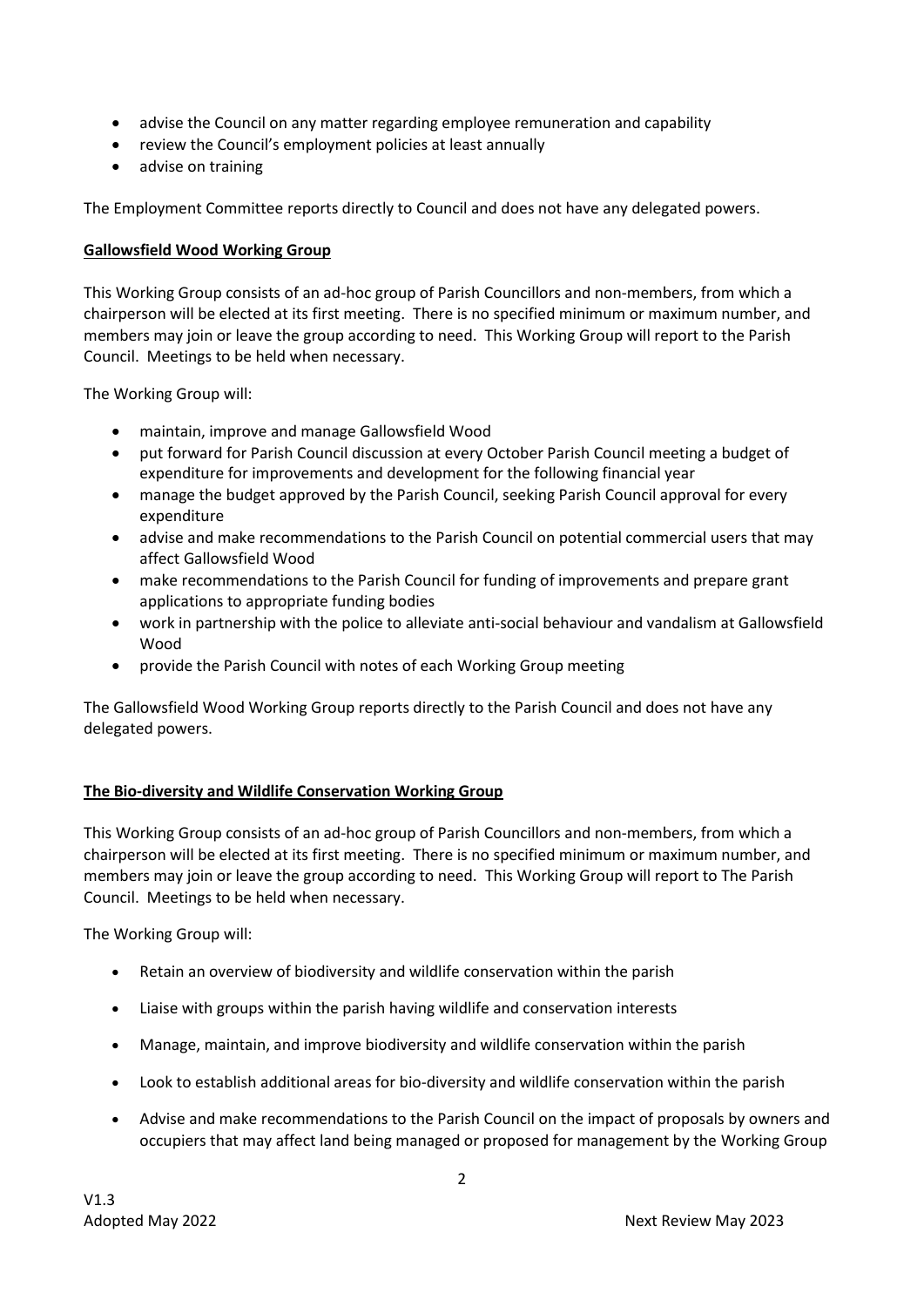- Make recommendations to the Parish Council for funding of improvements and prepare grant applications to the appropriate funding bodies
- Put forward for Parish Council discussion at every October Parish Council meeting a budget of expenditure for improvements and development for the following financial year
- Manage the budget approved by the Parish Council, seeking Parish Council approval for every expenditure
- Provide the Parish Council with notes of each meeting

This Working Group reports directly to the Parish Council and does not have any delegated powers.

## **The Cricket Working Group**

This Working Group consists of an ad-hoc group of Parish Councillors and non-members, from which a chairperson will be elected at its first meeting. There is no specified minimum or maximum number, and members may join or leave the group according to need. This Working Group will report to the Parish Council. Meetings to be held when necessary.

The Working Group will:

- maintain, improve and manage The Cricket
- put forward for Parish Council discussion at every October Parish Council meeting a budget of expenditure for improvements and development for the following financial year
- manage the budget approved by the Parish Council, seeking Parish Council approval for every expenditure
- advise and make recommendations to the Parish Council on potential commercial users that may affect The Cricket
- make recommendations to the Parish Council for funding of improvements and prepare grant applications to appropriate funding bodies
- work in partnership with the police to alleviate anti-social behaviour and vandalism at The Cricket
- provide the Parish Council with notes of each Working Group meeting

The Cricket Working Group reports directly to the Parish Council and does not have any delegated powers.

## **Haughley in Bloom Working Group**

This Working Group was established to manage and maintain the floral displays in the parish. At least one Councillor is to be a member of the working group.

The Working Group will

- maintain, improve and manage the planters and containers in the parish
- put forward to the Council a budget of expenditure for improvements and development for the following financial for discussion at the October meeting of the Council each calendar year
- make recommendations for additional and replacement planters and containers as may be beneficial
- arrange for the acquisition of plants and flowers, their planting and maintenance in the agreed locations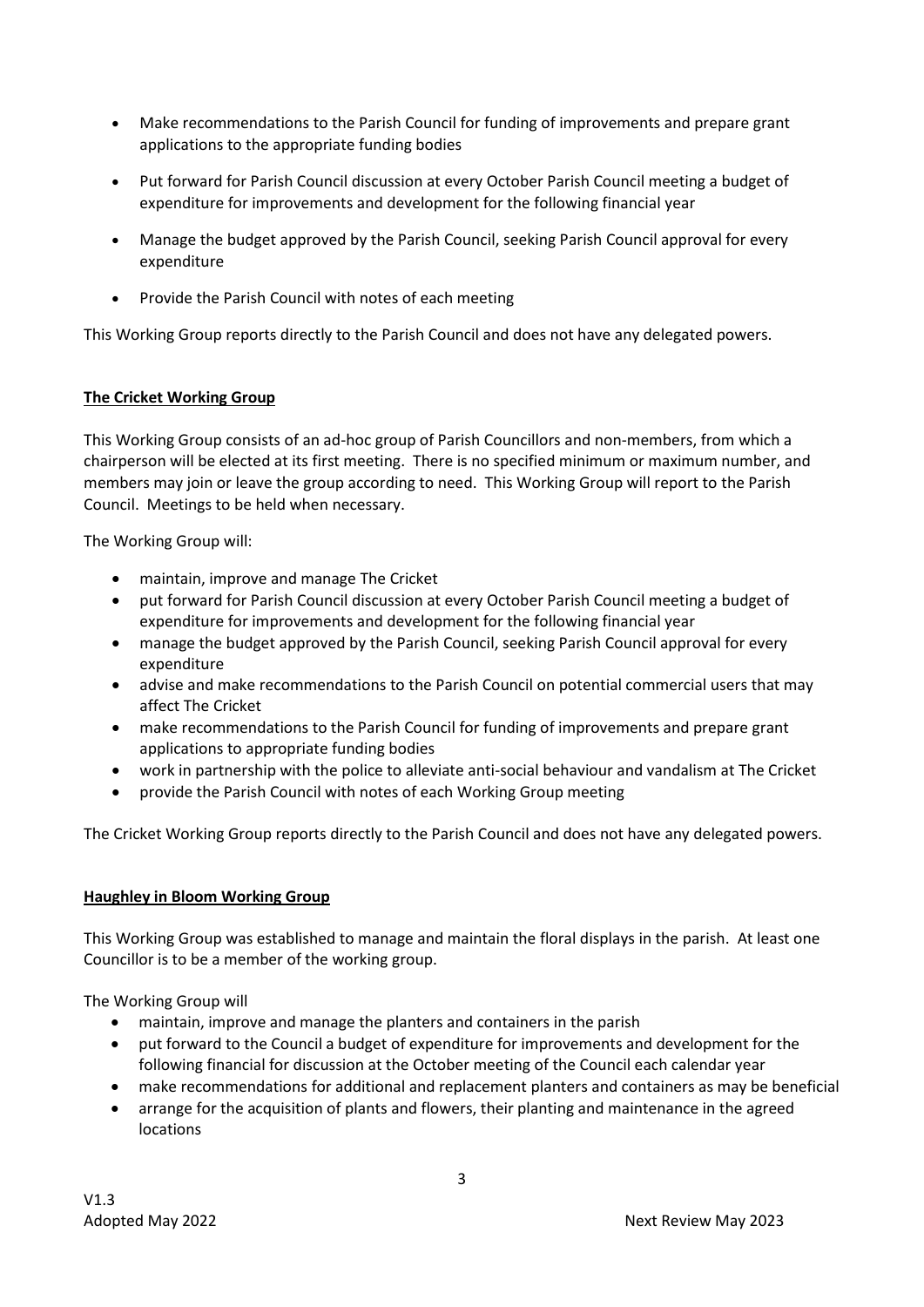The Haughley in Bloom Working Group reports directly to Council and does not have any delegated powers.

## **Parish Infrastructure Improvement Plan (PIIP) Working Group**

The Working Group was established to compile the Parish Infrastructure Investment Plan document which identifies and prioritises the infrastructure needs of the community**.** It is used as the basis for informed spending decisions by the Parish Council.

The Working Group to comprises a minimum of three Councillors. Non-councillors will not be members of this committee. The quorum shall be three.

The Working Group will

- carry out an annual resident consultation to establish the infrastructure needs of Haughley
- consider the results of the consultation and produce an updated PIIP for consideration by the Council
- once approved by the Council the PIIP will be reviewed and reported at least twice per annum
- make recommendations for funding of improvements and prepare applications for grants from MSDC Community Infrastructure Levy (CIL) fund
- make suggestions to Mid Suffolk District Council and Suffolk County Council in respect of expenditure of their elements of CIL

The Parish Infrastructure Improvement Plan (PIIP) Working Group reports directly to the Council and does not have any delegated powers.

## **Queens Platinum Jubilee Working Group**

The Working Group was established to organise an event to celebrate the Queens Platinum Jubilee in 2022. The Working Group to comprise a minimum of two Councillors. The Working Group can comprise of Councillors and Non-Councillors

The Working Group will

- plan an event following the Government announcement advising that the 2022 late May Bank Holiday will be moved to Thursday 2 June and grant an additional Bank Holiday on Friday 3 June to celebrate the occasion
- make recommendations to the Council on ideas for the event
- put forward a budget of expenditure to the Council

The Working Group reports directly to Council and does not have any delegated powers.

## **850th Anniversary of Haughley Castle Working Group**

The Working Group was established to organise a public event to celebrate the 850<sup>th</sup> Anniversary of Haughley Castle in 2023.

The Working Group is to comprise a minimum of two Councillors. The Working Group can comprise of Councillors and Non-Councillors.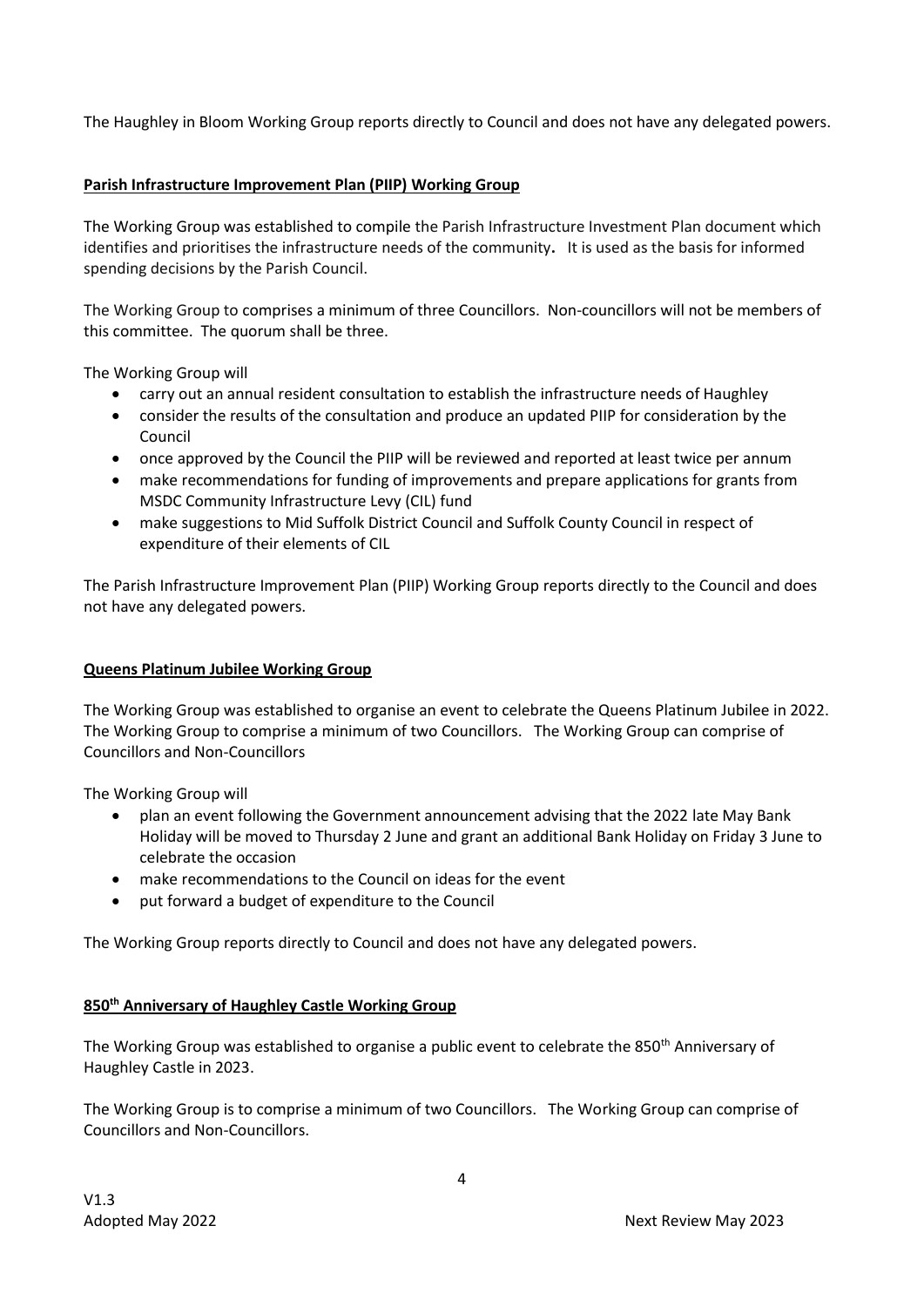The Working Group will

- plan a public event to be held during the months of July / August 2023
- plan a public event on Friday  $13<sup>th</sup>$  October 2023 (the anniversary date) to celebrate the occasion
- make recommendations to the Council on ideas for the event
- put forward a budget of expenditure to the Council

The Working Group reports directly to Council and does not have any delegated powers.

## **Neighbourhood Plan Review Working Group**

The Haughley Neighbourhood Plan was adopted by Mid Suffolk District Council in 2019. It was prepared to have regard to the adopted Mid Suffolk Core Strategy and 1998 Local Plan, whilst having regard to the stage that the emerging Joint Local Plan had reached.

The current Neighbourhood Plan contains 15 planning policies and 7 "community needs and desires". Some of the planning policies relate to sites which are now either being developed or have planning permission. The emerging Joint Local Plan (November 2020) did not identify any further sites for housing development, but the Planning Inspector's examining the Joint Local Plan have asked the District Council to reconsider the distribution of new development and site allocations in producing a new "Part 2" Joint Local Plan. That work is expected to commence later in 2022 and take 2-3 years.

Given the age of the Neighbourhood Plan, with most work being undertaken during 2017/18, it is now appropriate to review the Plan and bring it up-to-date and propose the following work programme.

The Working Group comprises a minimum of three Councillors. Up to three non-councillors can be members of this Working Group. The quorum shall be three.

The Working Group will

- liaise with the consultant in the review of the Neighbourhood Plan
- oversee the progress of the review with the consultant
- meet at least monthly by Zoom with the consultant
- report to Council at its monthly meetings on the progress
- consult with Council to resolve and agree actions and issues arising from the review

The Neighbourhood Plan Review Working Group reports directly to Council and does not have any delegated powers.

## **Strategy and Deliverables**

## **1- Review of 2019 Neighbourhood Plan (the 'Plan')**

Places4People (P4P, the consultant) will review the current "made" Plan against current and emerging national and local planning policies. P4P's review will also take account of local circumstances and what has changed since the current Plan was prepared, including the availability of more up-to-date evidence to support the Plan. P4P will also identify appropriate additional free government Technical Support that might be appropriate for the Plan as well as identifying other potential evidence support that might be appropriate, such as the need for a Landscape Assessment.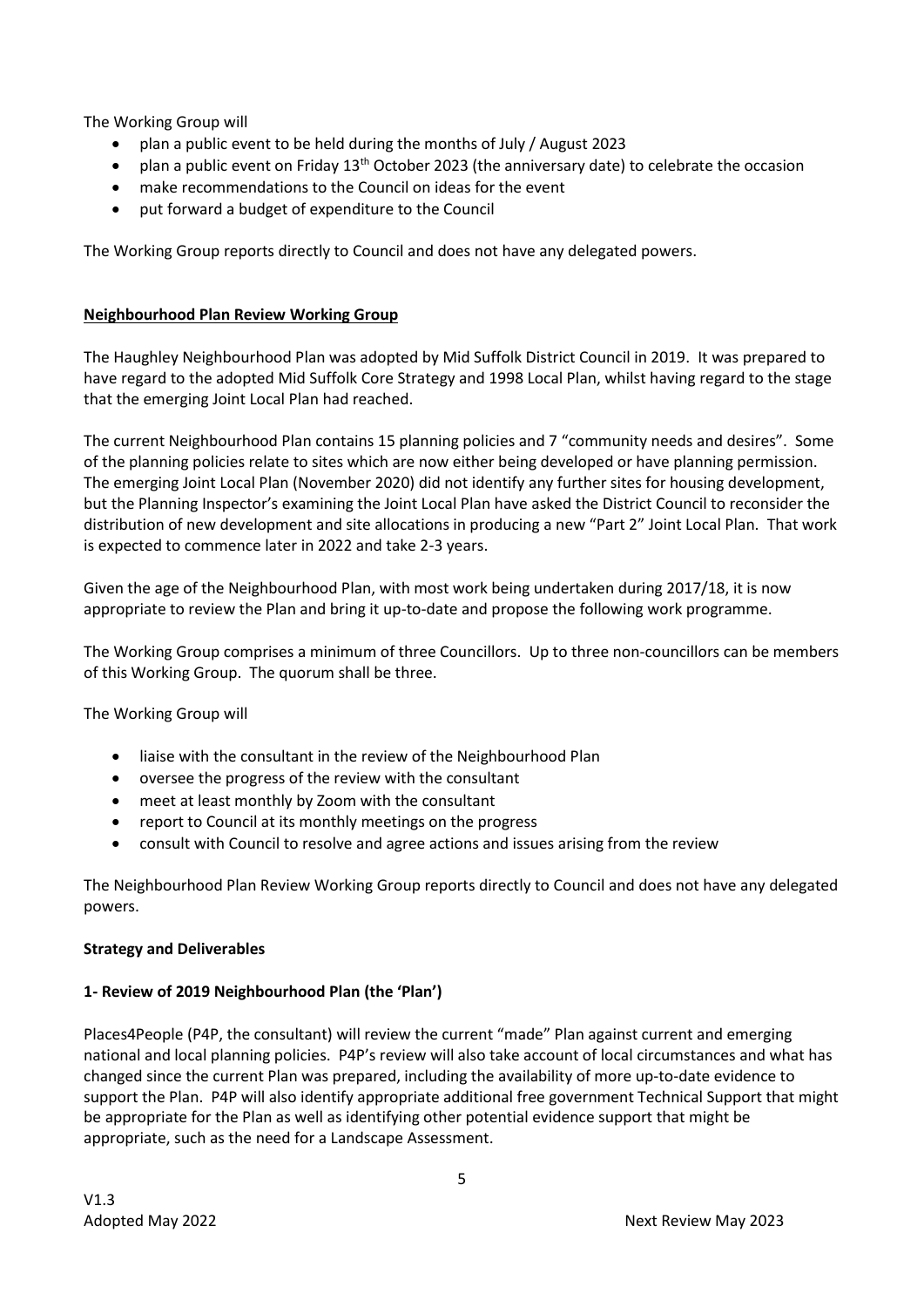P4P will prepare a report containing its recommended options for what areas of the Plan should be reviewed for consideration of the Parish Council. This should be available a maximum 4 weeks from commission.

# **2 – Preparation of Revised Neighbourhood Plan**

Following review and acceptance of the review report by the Parish Council, P4P will manage the preparation of a Revised Neighbourhood Plan. P4P understands that the availability of volunteers to assist with this process might be limited and have taken this into account in its proposal.

At the outset P4P would advise that some publicity is undertaken to advise residents of the need to review the Plan and what this will involve. P4P can prepare publicity leaflets and a drop-in event display but would not attend such an event.

P4P will provide the following:

1 – A project plan identifying work and key milestones to take the Plan through to submission to Mid Suffolk DC and on through examination;

- 2 assistance with securing Government Neighbourhood Planning Grants and technical support;
- 3 project management of new evidence gathering that will support the planning policies in the Plan;
- 3 the preparation of options for the content of the Plan; and
- 4 the preparation of the Revised Neighbourhood Plan document.

## **3 – Consultation**

P4P will advise on arrangement for the pre-submission consultation on the draft Plan to ensure that the consultation meets the requirements of the neighbourhood planning "basic conditions" relating to community involvement. P4P will prepare all mapping and will desk-top publish the document. P4P is willing to host an online response form and would advise on approaches to consultation. P4P has also allowed for a limited print-run of the Plan and the production and printing of a summary leaflet for every household and paper comments forms.

## **4 – Submission of Plan to Mid Suffolk District Council**

P4P will manage the consideration of comments and the preparation of documentation required for the formal submission of the Plan to the District Council. P4P will advise on the preparation of the Consultation Statement and prepare the Basic Conditions Statement. P4P will also advise on any necessary further modifications to the Draft Plan because of comments received during the consultation as well as amendments required to bring the Plan up to date.

## **5 - Examination and Post-Examination Support**

P4P will provide advice and guidance during the examination of the Plan, including the preparation of responses to any Examiner Questions and undertaking the "fact-check" on the draft Examiner's Report. P4P will also prepare modifications to the Plan resulting from the Examination ready for the Referendum. P4P has allowed a nominal number of hours for this element.

# **King George's Field, Haughley - Playing Field Committee**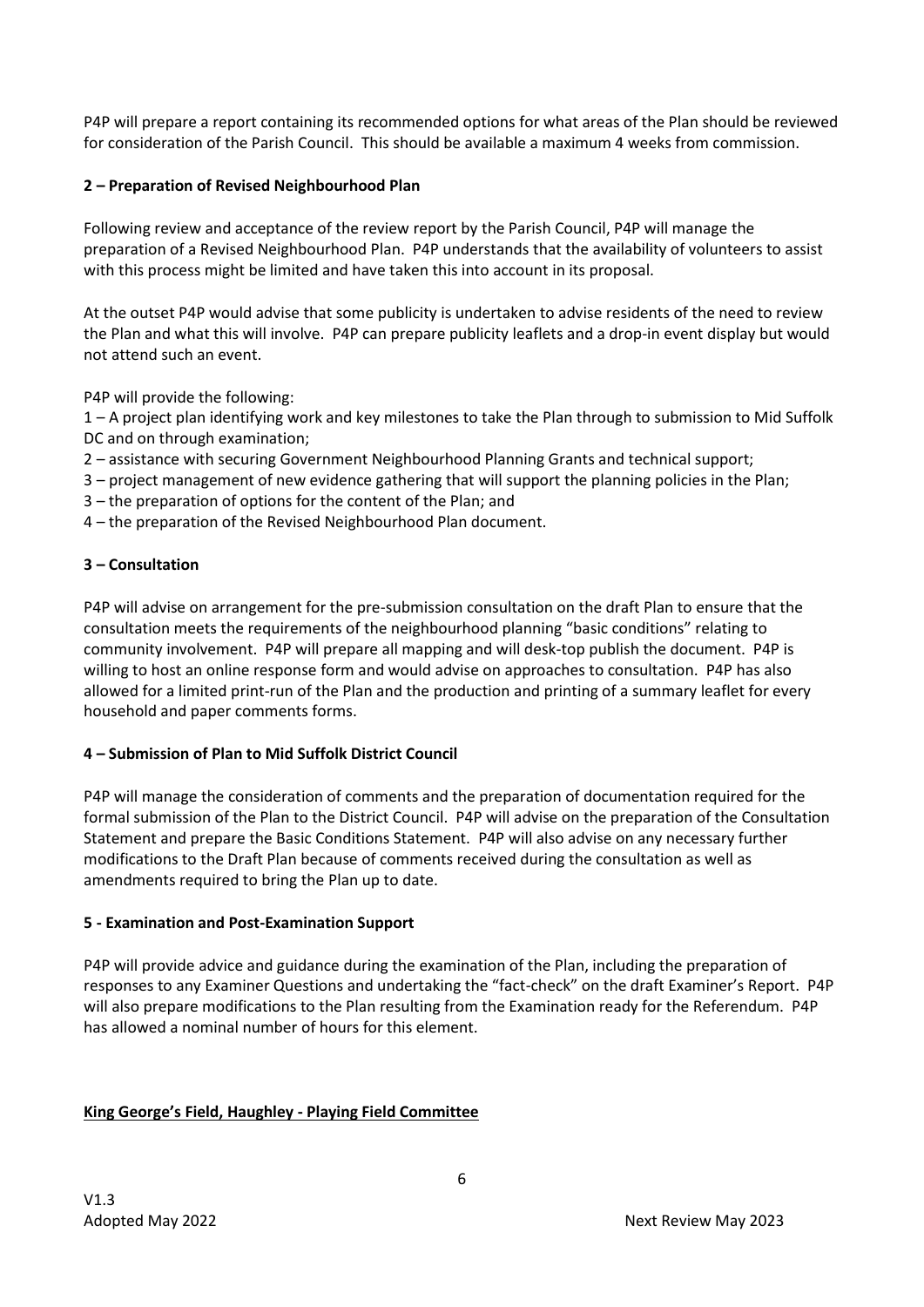This Committee is not a committee of Haughley Parish Council. It is a committee set up by the Sole Trustee, which is Haughley Parish Council.

The Parish Council appoints a Councillor to act as a Council representative on the Playing Field Committee.

The Councillor reports directly to Trustee and does not have any delegated powers

#### **The Village Hall Committee**

This Committee is not a committee of Haughley Parish Council.

The Parish Council appoints a Councillor to act as a Council representative on the Village Hall Committee

The Councillor reports directly to Council and does not have any delegated powers.

# **ROLES BEING THE RESPONSIBILITY OF A COUNCILLOR**

#### **Allotments, Councillor with responsibility for the**

The Councillor will

- review the allotment rules
- carry out inspections of the allotments
- advise the Clerk to write letters to allotment holders contravening any of the allotment rules
- consider any other issues relating to the allotments e.g., security

The Councillor reports directly to Council and does not have any delegated powers.

## **Communications, Councillor with responsibility to promote**

The Councillor will

- advise the Council on means of communication beneficial to the Council
- reports on Parish Council meetings for publication in the monthly Haughley And Wetherden Parish News
- arrange dissemination of information relating to Council activities as required by the Council

The Councillor reports directly to Council and does not have any delegated powers.

#### **Emergency Plan, Councillor with responsibility to maintain the**

The Councillor will

- collate and maintain the Emergency Plan
- review the emergency plan at least annually, having due regard to the County and District Councils' Emergency Plans
- recommend any change to the Council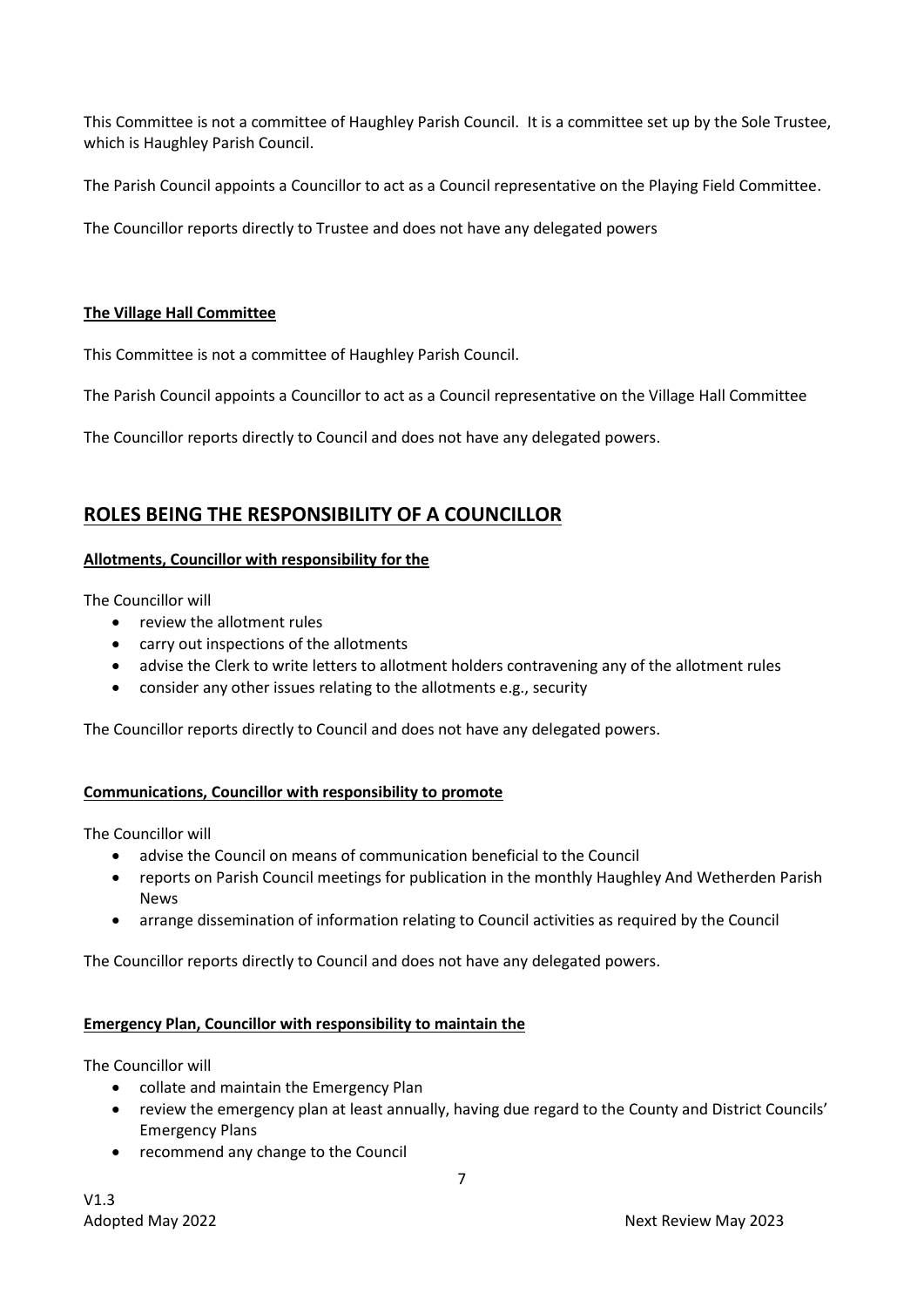The Councillor reports directly to Council and does not have any delegated powers.

#### **Footpaths, Councillor with responsibility to advise on**

The Councillor will

- promote walking
- survey the footpaths in the parish
- report the findings of these surveys to Suffolk County Council
- monitor the annual maintenance contract works

The Councillor reports directly to Council and does not have any delegated powers.

#### **Lighting, Councillor with responsibility for advising on**

This responsibility relates to the provision and installation of street and other lighting in the parish.

The Councillor will

- keep a record of the street lights plan for which the Council pays electricity costs
- review annual costings and advise the Clerk of any discrepancies
- report faults on the SCC website
- maintain the Christmas Tree lights

The Councillor reports directly to Council and does not have any delegated powers.

## **Planning Applications, Councillor with responsibility to advise on**

The Council considers Planning Applications relevant to the parish. Residents will be encouraged to attend Council meetings and, with permission of the Chairman, to speak during the Public Forum at the Council meeting.

The Councillor will

- consider planning applications relevant to the parish and make recommendations to the next Council meeting
- in respect of any response to consultation in advance of a formal planning application, consider proposals and make recommendations to the next Council meeting
- in respect of any planning application which any member of the Council considers should be referred to a meeting of the Council, make recommendations to the next Council meeting

The Councillor reports directly to Council and does not have any delegated powers.

## **Safeguarding, Councillor with responsibility to advise on**

The Councillor will